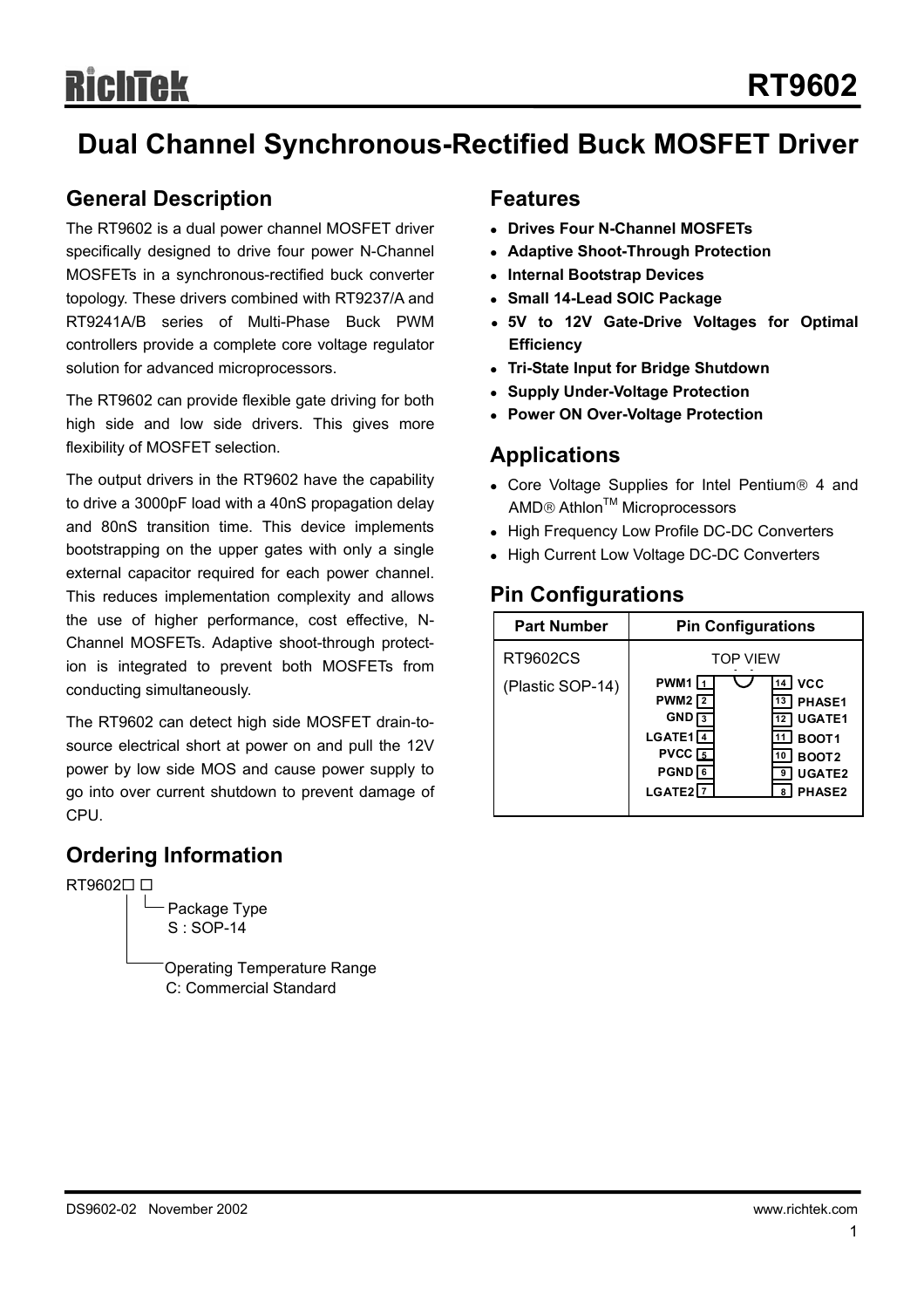## **Pin Description**

| Pin No.        | <b>Pin Name</b>    | <b>Pin Function</b>                                                                                                                       |
|----------------|--------------------|-------------------------------------------------------------------------------------------------------------------------------------------|
| 1              | PWM1               | Channel 1 PWM Input                                                                                                                       |
| $\overline{2}$ | PWM <sub>2</sub>   | Channel 2 PWM Input                                                                                                                       |
| 3              | <b>GND</b>         | Ground Pin                                                                                                                                |
| 4              | LGATE1             | Lower Gate Drive of Channel 1                                                                                                             |
| 5              | <b>PVCC</b>        | Upper and Lower Gate Driver Power Rail                                                                                                    |
| 6              | <b>PGND</b>        | Lower Gate Driver Ground Pin                                                                                                              |
| $\overline{7}$ | LGATE2             | Lower Gate Drive of Channel 2                                                                                                             |
| 8              | PHASE <sub>2</sub> | Connect this pin to phase point of channel 2.<br>Phase point is the connection point of high side MOSFET source and low side MOSFET drain |
| 9              | UGATE2             | Upper Gate Drive of Channel 2                                                                                                             |
| 10             | BOOT <sub>2</sub>  | Floating Bootstrap Supply Pin of Channel 2                                                                                                |
| 11             | BOOT <sub>1</sub>  | Floating Bootstrap Supply Pin of Channel 1                                                                                                |
| 12             | UGATE1             | Upper Gate Drive of Channel 1                                                                                                             |
| 13             | PHASE1             | Connect this pin to phase point of channel 1.<br>Phase point is the connection point of high side MOSFET source and low side MOSFET drain |
| 14             | <b>VCC</b>         | <b>Control Logic Power Supply</b>                                                                                                         |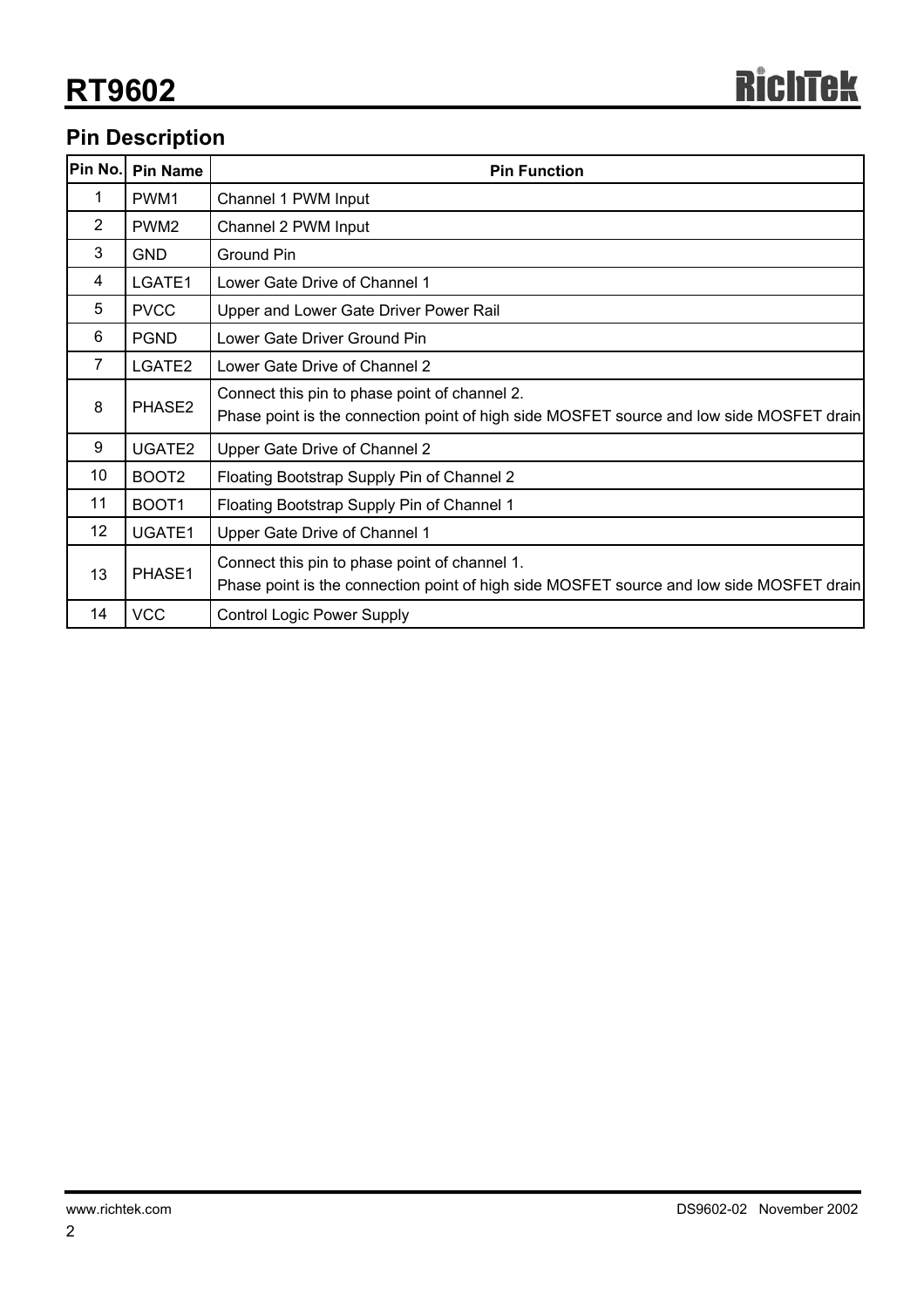## **Function Block Diagram**

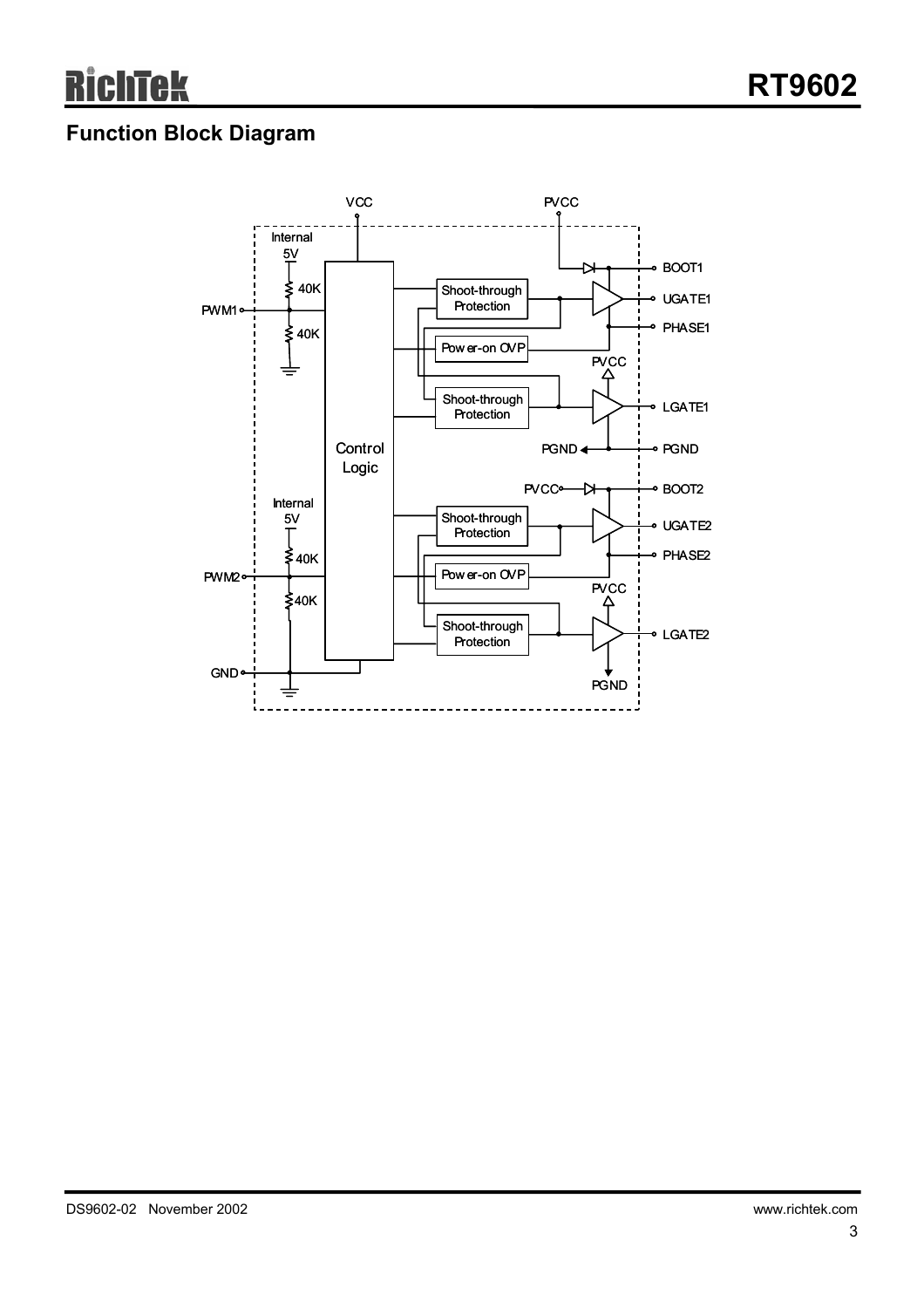## **Absolute Maximum Ratings**

| • Package Thermal Resistance |  |
|------------------------------|--|
|                              |  |
|                              |  |
|                              |  |
|                              |  |
|                              |  |
| • ESD Level (Note)           |  |
|                              |  |
|                              |  |

## **Electrical Characteristics**

| <b>Parameter</b>                        | <b>Symbol</b>            | <b>Test Conditions</b>                                                                                             | Min                      | <b>Typ</b> | Max                      | <b>Units</b> |
|-----------------------------------------|--------------------------|--------------------------------------------------------------------------------------------------------------------|--------------------------|------------|--------------------------|--------------|
| <b>VCC Supply Current</b>               |                          |                                                                                                                    |                          |            |                          |              |
| <b>Bias Supply Current</b>              | <b>I</b> vcc             | $f_{\text{PWM}}$ = 250kHz, $V_{\text{PVCC}}$ = 12V,<br>$C_{\text{BOOT}}$ = 0.1µF, R <sub>PHASE</sub> = 20 $\Omega$ | --                       | 5.5        | 8                        | mA           |
| <b>Power Supply Current</b>             | <b>I</b> <sub>PVCC</sub> | $f_{\text{PWM}}$ = 250kHz, $V_{\text{PVCC}}$ = 12V,<br>$C_{\text{BOOT}}$ = 0.1µF, R <sub>PHASE</sub> = 20 $\Omega$ | --                       | 5.5        | 10                       | mA           |
| <b>Power-On Reset</b>                   |                          |                                                                                                                    |                          |            |                          |              |
| V <sub>CC</sub> Rising Threshold        |                          |                                                                                                                    | 8.6                      | 9.9        | 10.7                     | V            |
| <b>Hysteresis</b>                       |                          |                                                                                                                    | 0.6                      | 1.35       | $\overline{\phantom{a}}$ | V            |
| <b>PWM Input</b>                        |                          |                                                                                                                    |                          |            |                          |              |
| Maximum Input Current                   |                          | $V_{\text{PWM}} = 0$ or 5V                                                                                         | 80                       | 127        | 150                      | μA           |
| <b>PWM Floating Voltage</b>             |                          | $Vcc = 12V$                                                                                                        | 1.1                      | 2.1        | 3.7                      | $\vee$       |
| <b>PWM Rising Threshold</b>             |                          |                                                                                                                    | 3.3                      | 3.7        | 4.3                      | $\vee$       |
| <b>PWM Falling Threshold</b>            |                          |                                                                                                                    | 1.0                      | 1.26       | 1.5                      | $\vee$       |
| <b>UGATE Rise Time</b>                  |                          | $V_{\text{PVCC}}$ = $V_{\text{VCC}}$ = 12V, 3nF load                                                               | $\overline{\phantom{a}}$ | 30         | $- -$                    | ns           |
| <b>LGATE Rise Time</b>                  |                          | $V_{\text{PVCC}}$ = $V_{\text{VCC}}$ = 12V, 3nF load                                                               | --                       | 30         | --                       | ns           |
| <b>UGATE Fall Time</b>                  |                          | $V_{\text{PVCC}}$ = $V_{\text{VCC}}$ = 12V, 3nF load                                                               | $\overline{\phantom{a}}$ | 40         | $\overline{\phantom{a}}$ | ns           |
| <b>LGATE Fall Time</b>                  |                          | $V_{\text{PVCC}}$ = $V_{\text{VCC}}$ = 12V, 3nF load                                                               | $-$                      | 30         | --                       | ns           |
| <b>UGATE Turn-Off Propagation Delay</b> |                          | $V_{VCC}$ = $V_{PVCC}$ = 12V, 3nF load                                                                             | $\overline{\phantom{a}}$ | 60         | $-$                      | ns           |
| <b>LGATE Turn-Off Propagation Delay</b> |                          | $V_{VCC}$ = $V_{PVCC}$ = 12V, 3nF load                                                                             | --                       | 45         | --                       | ns           |
| Shutdown Window                         |                          |                                                                                                                    | 1.26                     | $-$        | 3.7                      | V            |

*To be continued*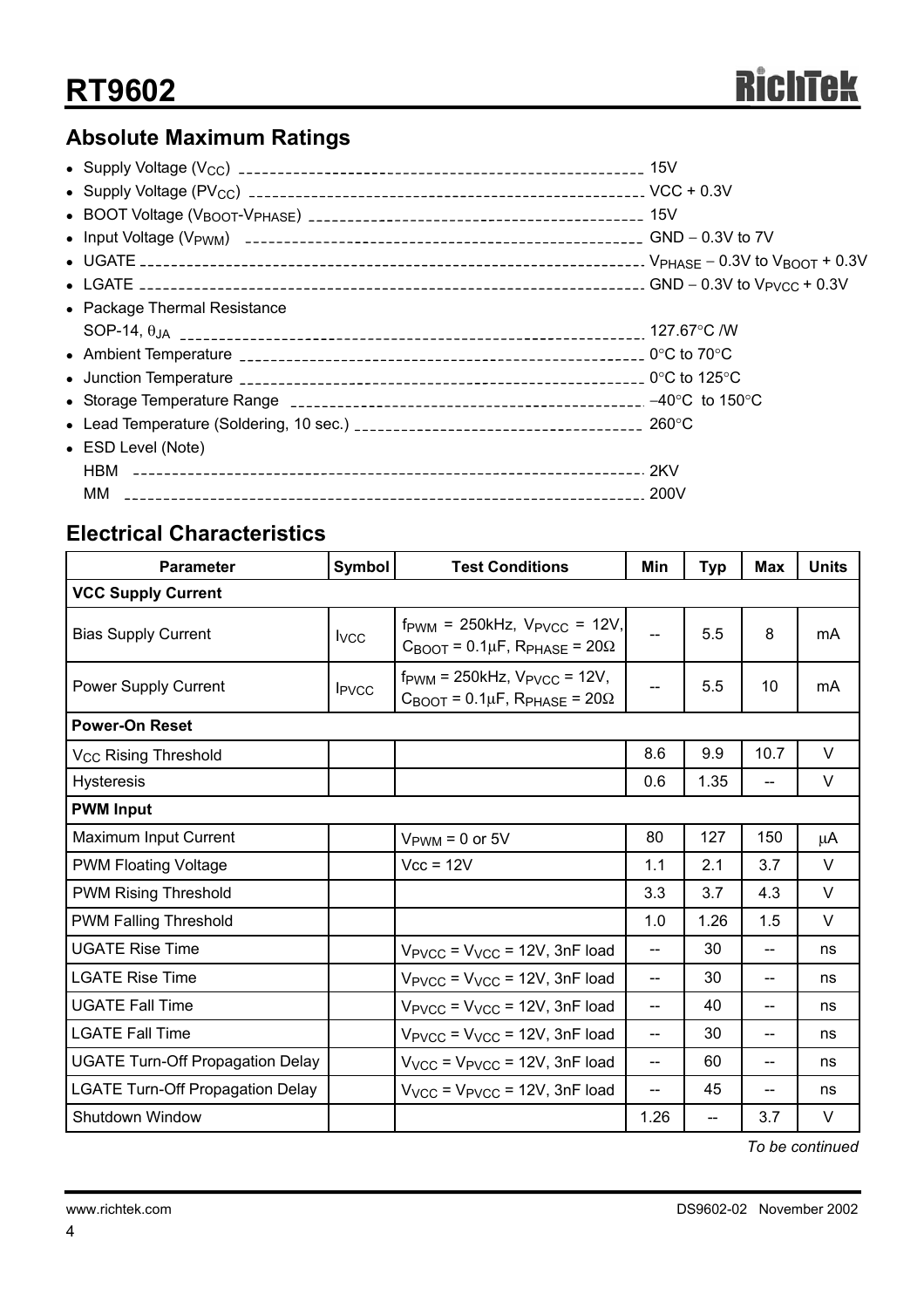| <b>Parameter</b>          | <b>Symbol</b> | <b>Test Conditions</b>                                          | Min   | Typ  | <b>Max</b> | <b>Units</b> |
|---------------------------|---------------|-----------------------------------------------------------------|-------|------|------------|--------------|
| <b>Output</b>             |               |                                                                 |       |      |            |              |
| <b>Upper Drive Source</b> |               | $R_{UGATE}$ $V_{VCC}$ = 12V, $V_{PVCC}$ = 12V                   | --    | 1.75 | 3.0        | Ω            |
| <b>Upper Drive Sink</b>   |               | $R_{UGATE}$   $V_{VCC}$ = 12V, $V_{PVCC}$ = 12V                 | --    | 2.8  | 5.0        | Ω            |
| Lower Drive Source        |               | $R_{LGATE}$   $V_{VCC}$ = 12V, $V_{PVCC}$ = 12V                 | $- -$ | 1.9  | 3.0        | Ω            |
| Lower Drive Sink          |               | $R_{\text{LGATE}}$   $V_{\text{VCC}}$ = $V_{\text{PVCC}}$ = 12V | --    | 1.6  | 3.0        | Ω            |

Note: Devices are ESD sensitive, especially for PHASE and LGATE pins. Handling precaution recommended. The human body model is a 100pF capacitor discharged through a 1.5KΩ resistor into each pin.

#### **Operation Descriptions**

The RT9602 has power on protection function which held UGATE and LGATE low before VCC up cross the rising threshold voltage. After the initialization, the PWM signal takes the control. The rising PWM signal first forces the LGATE signal turns low then UGATE signal is allowed to go high just after a nonoverlapping time to avoid shoot-through current. The falling of PWM signal first forces UGATE to go low. When UGATE and PHASE signal reach a predetermined low level, LGATE signal is allowed to turn high. The non-overlapping function is also presented between UGATE and LGATE signal transient.

The PWM signal is recognized as high if above rising threshold and as low if below falling threshold. Any signal level in this window is considered as tri-state. which causes turn-off of both high side and low-side MOSFET. When PWM input is floating (not connected), internal divider will pull the PWM to 1.9V to give the controller a recognizable level. The maximum sink/source capability of internal PWM reference is 60µA.

The PVCC pin provides flexibility of both high side and low side MOSFET gate drive voltages. If 8V, for example, is applied to PVCC, then high side MOSFET gate drive is 8V to 1.5V (approximately, internal diode plus series resistance voltage drop). The low side gate drive voltage is exactly 8V.

The RT9602 implements a power on over-voltage protection function. If the PHASE voltage exceeds 1.5V at power on, the LGATE would be turn on to pull the PHASE low until the PHASE voltage goes below 1.5V. Such function can protect the CPU from damage by some short condition happened before power on, which is sometimes encountered in the M/B manufacturing line.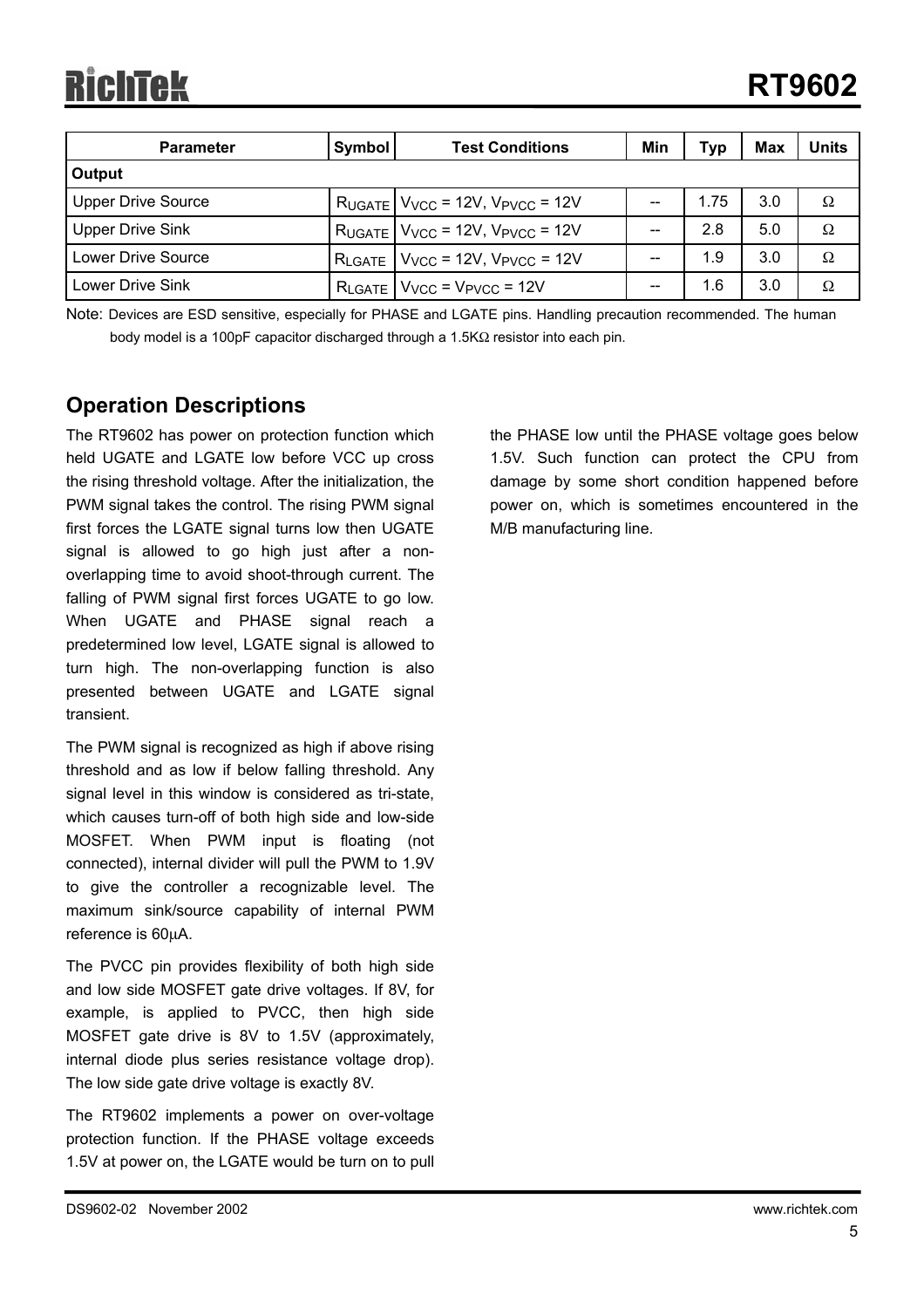## **Typical Application Circuit**

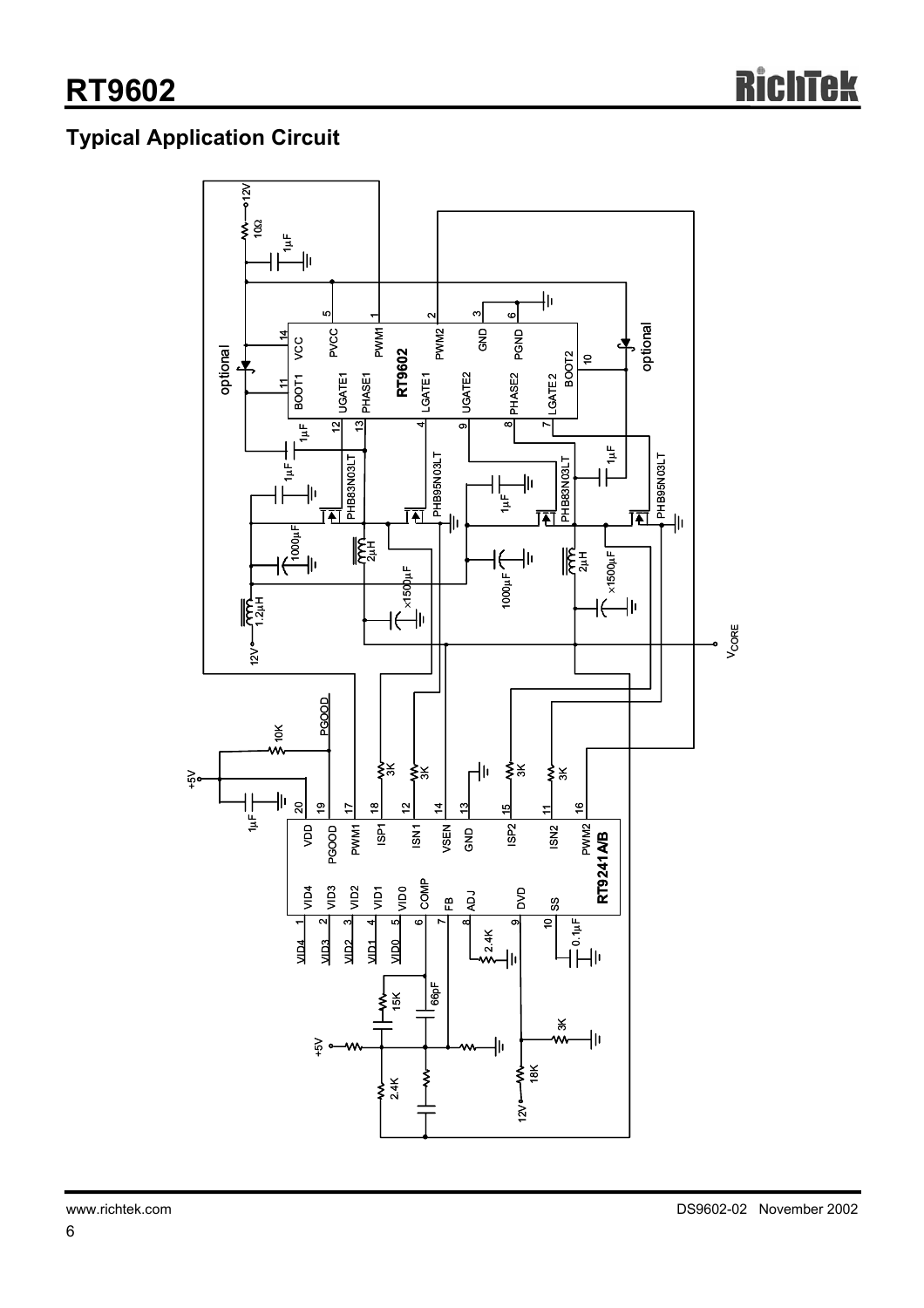## **Application Information**

#### **Driving power MOSFETs**

The DC input impedance of the power MOSFET is extremely high. When  $V_{qs}$  at 12V (or 5V), the gate draws the current only few nanoamperes. Thus once the gate has been driven up to "ON" level, the current could be negligible.

However, the capacitance at the gate to source terminal should be considered. It requires relatively large currents to drive the gate up and down 12V (or 5V) rapidly. It also required to switch drain current on and off with the required speed. The required gate drive currents are calculated as follows.

![](_page_6_Figure_5.jpeg)

![](_page_6_Figure_6.jpeg)

In Figure 1, the current  $I_{g1}$  and  $I_{g2}$  are required to move the gate up to 12V.The operation consists of charging  $C_{gd}$  and  $C_{gs}$ .  $C_{gs1}$  and  $C_{gs2}$  are the capacitances from gate to source of the high side and the low side power MOSFETs, respectively. In general data sheets, the  $C_{gs}$  is referred as " $C_{iss}$ " which is the input capacitance.  $C_{gd1}$  and  $C_{gd2}$  are the capacitances from gate to drain of the high side and the low side power MOSFETs, respectively and referred to the data sheets as " $C_{\text{rss}}$ " the reverse transfer capacitance. For example,  $t_{r1}$  and  $t_{r2}$  are the rising time of the high side and the low side power MOSFETs respectively, the required current  $I_{qs1}$  and  $I_{qs2}$  are showed below

$$
I_{gs1} = C_{gs1} \frac{dV_{g1}}{dt} = \frac{C_{gs1} \times 12}{t_{r1}}
$$
 (1)

$$
I_{gs2} = C_{gs2} \frac{dV_{g2}}{dt} = \frac{C_{gs1} \times 12}{t_{r2}}
$$
 (2)

According to the design of RT9602, before driving the gate of the high side MOSFET up to 12V (or 5V), the low side MOSFET has to be off; and the high side MOSFET is turned off before the low side is turned on. From Figure 1, the body diode " $D_2$ " had been turned on before high side MOSFETs turned on

$$
I_{\rm gal} = C_{\rm gal} \frac{dV}{dt} = C_{\rm gal} \frac{12V}{t_{\rm rl}}
$$
 (3)

Before the low side MOSFET is turned on, the  $C_{qd2}$ have been charged to Vi. Thus, as  $C_{qd2}$  reverses its polarity and  $g_2$  is charged up to 12V, the required current is

$$
I_{gdz} = C_{gdz} \frac{dV}{dt} = C_{gdz} \frac{Vi + 12V}{t_{r2}}
$$
 (4)

Figure 1. The gate driver must supply  $I_{gs}$  to  $C_{gs}$  and  $I_{gd}$  to  $C_{gd}$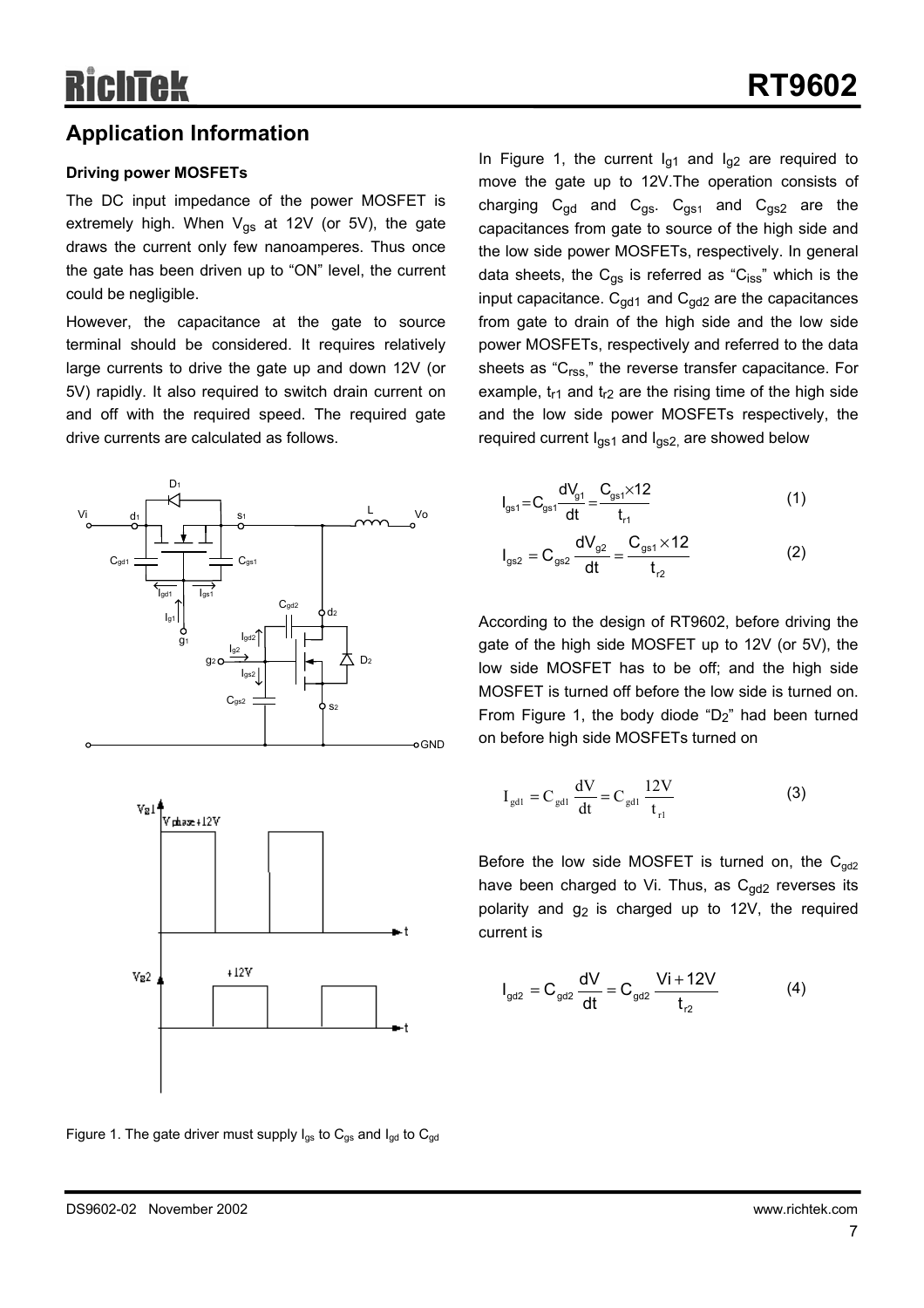## **RT9602**

It is helpful to calculate these currents in a typical case. Assume a synchronous rectified BUCK converter, input voltage  $V_i$  = 12V,  $V_{g1}$  =  $V_{g2}$  = 12V. The high side MOSFET is PHB83N03LT whose C<sub>iss</sub> = 1660pF, C<sub>rss</sub> = 380pF, and  $t_r = 14$ nS. The low side MOSFET is PHB95N03LT whose C<sub>iss</sub> = 2200pF, C<sub>rss</sub> = 500pF, and  $t_r$  = 30nS, from the equation (1) and (2) we can obtain

$$
I_{gs1} = \frac{1660 \times 10^{-12} \times 12}{14 \times 10^{-9}} = 1.428(A)
$$
 (5)

$$
I_{gs2} = \frac{2200 \times 10^{-12} \times 12}{30 \times 10^{-9}} = 0.88(A)
$$
 (6)

from equation. (3) and (4)

$$
I_{\text{gdd}} = \frac{380 \times 10^{-12} \times 12}{14 \times 10^{-9}} = 0.326 \text{(A)} \tag{7}
$$

$$
I_{\text{gd2}} = \frac{500 \times 10^{-12} \times (12 + 12)}{30 \times 10^{-9}} = 0.4 \text{(A)} \qquad \text{(8)}
$$

the total current required from the gate driving source is

$$
I_{g1} = I_{g1} + I_{gd1} = (1.428 + 0.326) = 1.745(A)
$$
 (9)

$$
I_{g2} = I_{g52} + I_{gd2} = (0.88 + 0.4) = 1.28(A)
$$
 (10)

By a similar calculation, we can also get the sink current required from the turned off MOSFET.

#### **Layout Consider**

Figure 2. shows the schematic circuit of a two-phase synchronous-buck converter to implement the RT9602. The converter operates for the input rang from 5V to 12V.

![](_page_7_Figure_13.jpeg)

Figure 2. Two- Phase Synchronous-Buck Converter Circuit

When layout the PC board, it should be very careful. The power-circuit section is the most critical one. If not configured properly, it will generate a large amount of EMI. The junction of Q1, Q2, L2 and Q3, Q4, L4 should be very close. The connection from Q1, and Q3 drain to positive sides of C1, C2, C3, and C4; the connection from Q2, and Q4 source to the negative sides of C1, C2, C3, and C4 should be as short as possible.

Next, the trace from Ugate1, Ugate2, Lgate1, and Lgate2 should also be short to decrease the noise of the driver output signals. Phase1 and phase2 signals from the junction of the power MOSFET, carrying the large gate drive current pulses, should be as heavy as the gate drive trace. The bypass capacitor C7 should be connected to PGND directly. Furthermore, the bootstrap capacitors  $(C_{b1}, C_{b2})$  should always be placed as close to the pins of the IC as possible.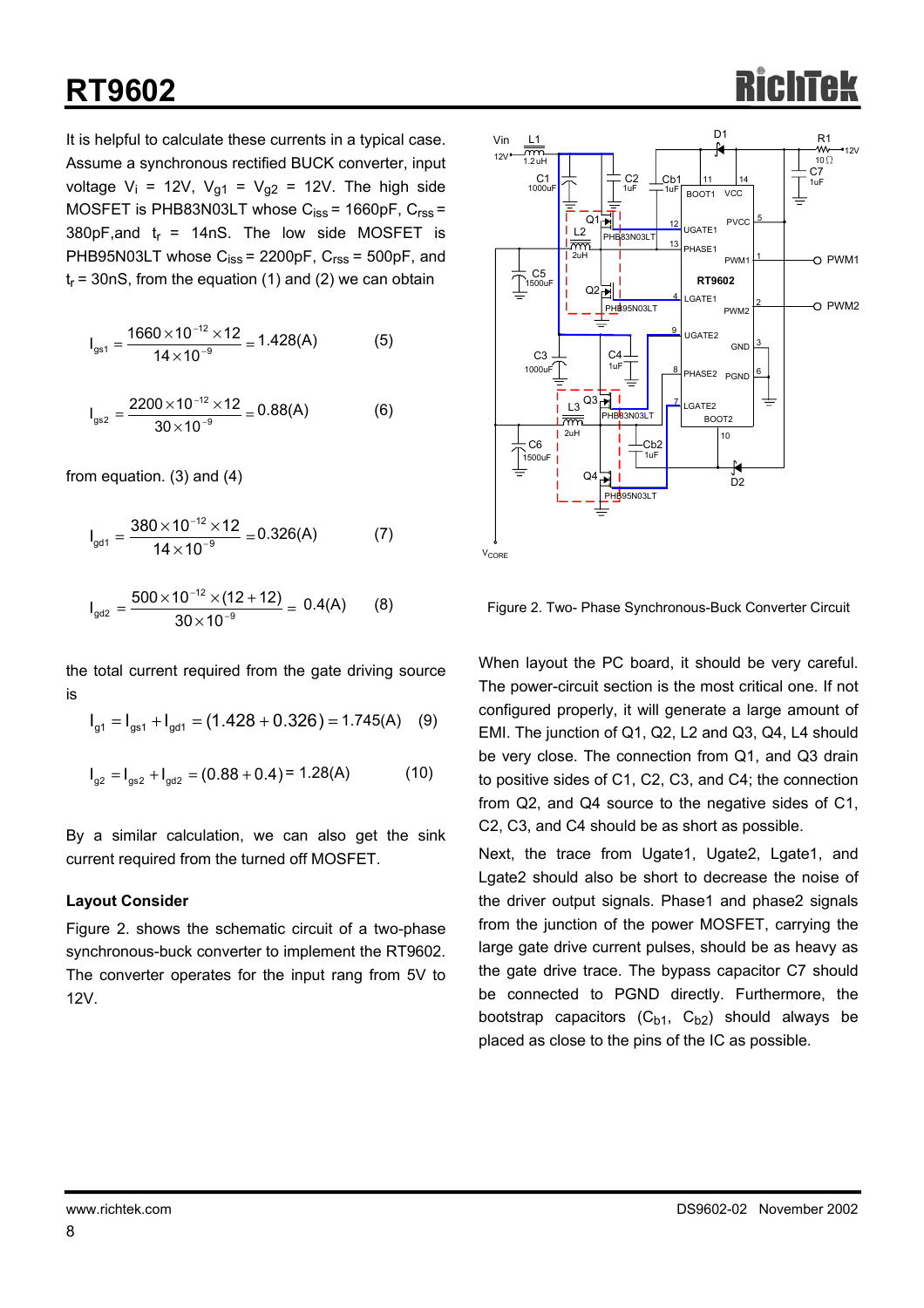#### **Select the Bootstrap Capacitor**

Figure 3. shows part of the bootstrap circuit of RT9602. The  $V_{CB}$  (the voltage difference between BOOT1 and PHASE1 on RT9602) provides a voltage to the gate of the high side power MOSFET. This supply needs to be ensured that the MOSFET can be driven. For this, the capacitance  $C_B$  has to be selected properly. It is determined by following constraints.

![](_page_8_Figure_4.jpeg)

Figure 3. Part of Bootstrap Circuit of RT9602

In practice, a low value capacitor  $C_B$  will lead the overcharging that could damage the IC. Therefore to minimize the risk of overcharging and reducing the ripple on  $V_{CB}$ , the bootstrap capacitor should not be smaller than 0.1µF, and the larger the better. In general design, using 1µF can provide better performance. At least one low-ESR capacitor should be used to provide good local de-coupling. Here, to adopt either a ceramic or tantalum capacitor is suitable.

#### **Power Dissipation**

For not exceeding the maximum allowable power dissipation to drive the IC beyond the maximum recommended operating junction temperature of 125°C, it is necessary to calculate power dissipation appropriately. This dissipation is a function of switching frequency and total gate charge of the selected MOSFET. Figure 4. shows the power dissipation test circuit.  $C_L$  and  $C_U$  are the UGATE and LGATE load capacitors, respectively. The bootstrap capacitor value is 0.01µF.

![](_page_8_Figure_9.jpeg)

Figure 4. RT9602 Power Dissipation Test Circuit

Figure 5. shows the power dissipation of the RT9602 as a function of frequency and load capacitance. The value of the  $C_{\text{u}}$  and  $C_{\text{l}}$  are the same and the frequency is varied from 100kHz to 600kHz. PVCC and VCC is 12V and connected together. Figure 6. shows the same characterization for PVCC tied to 5V instead of 12V.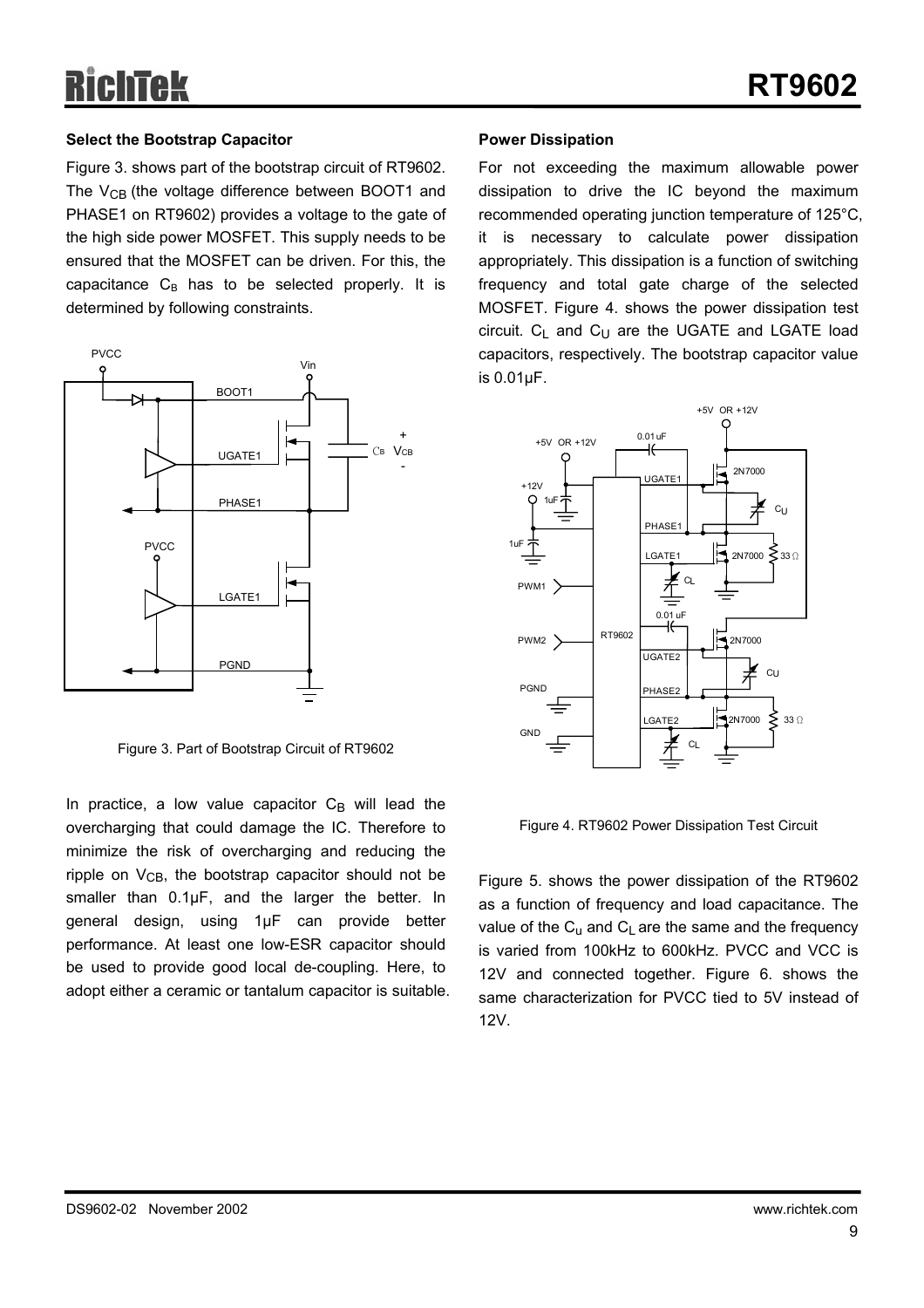## **RT9602**

![](_page_9_Figure_2.jpeg)

Figure 5. Power Dissipation vs. Frequency (RT9602)

![](_page_9_Figure_4.jpeg)

Figure 6. Power Dissipation vs. Frequency, PVCC = 5V

The operating junction temperature can be calculated from the power dissipation curves (Figure 5 and Figure 6). Assume the RT9602's PVCC = VCC=12V, operating frequency is 200kHz, and the  $C_U=C_I=1.5nF$ which emulate the input capacitances of the high side and low side power MOSFETs. From Figure 5, the power dissipation is 500mW. In RT9602, the package thermal resistance  $\theta_{JA}$  is 127.67°C/W, the operating junction temperature is calculated as:

T<sub>J</sub> = 127.67°C/W  $\times$  500mW+ 25°C  $= 88.84^{\circ}$ C (11)

where the 25°C is the ambient temperature.

The method to improve the thermal transfer is to increase the PC board copper area around the RT9602, first. Then, adding a ground pad under IC to transfer the heat to the peripheral of the board.

#### **Power on Over-Voltage Protection Function**

The RT9602 provides a protect function which can avoid some short condition happened before power on. The following discussion about the power on overvoltage protection function of RT9602 is based on the experiments of the high side MOSFET directly shorted to 12V. The test circuit as shown in the typical application circuit (with RT9241A/B dual-channel synchronous-rectified buck controller) the VCC and the phase signals are measured on the VCC pin and the phase pin of RT9602. The LGATE signal is measured on the gate terminal of MOSEFET.

![](_page_9_Figure_12.jpeg)

![](_page_9_Figure_13.jpeg)

![](_page_9_Figure_14.jpeg)

Figure 8. High Side Direct Short

10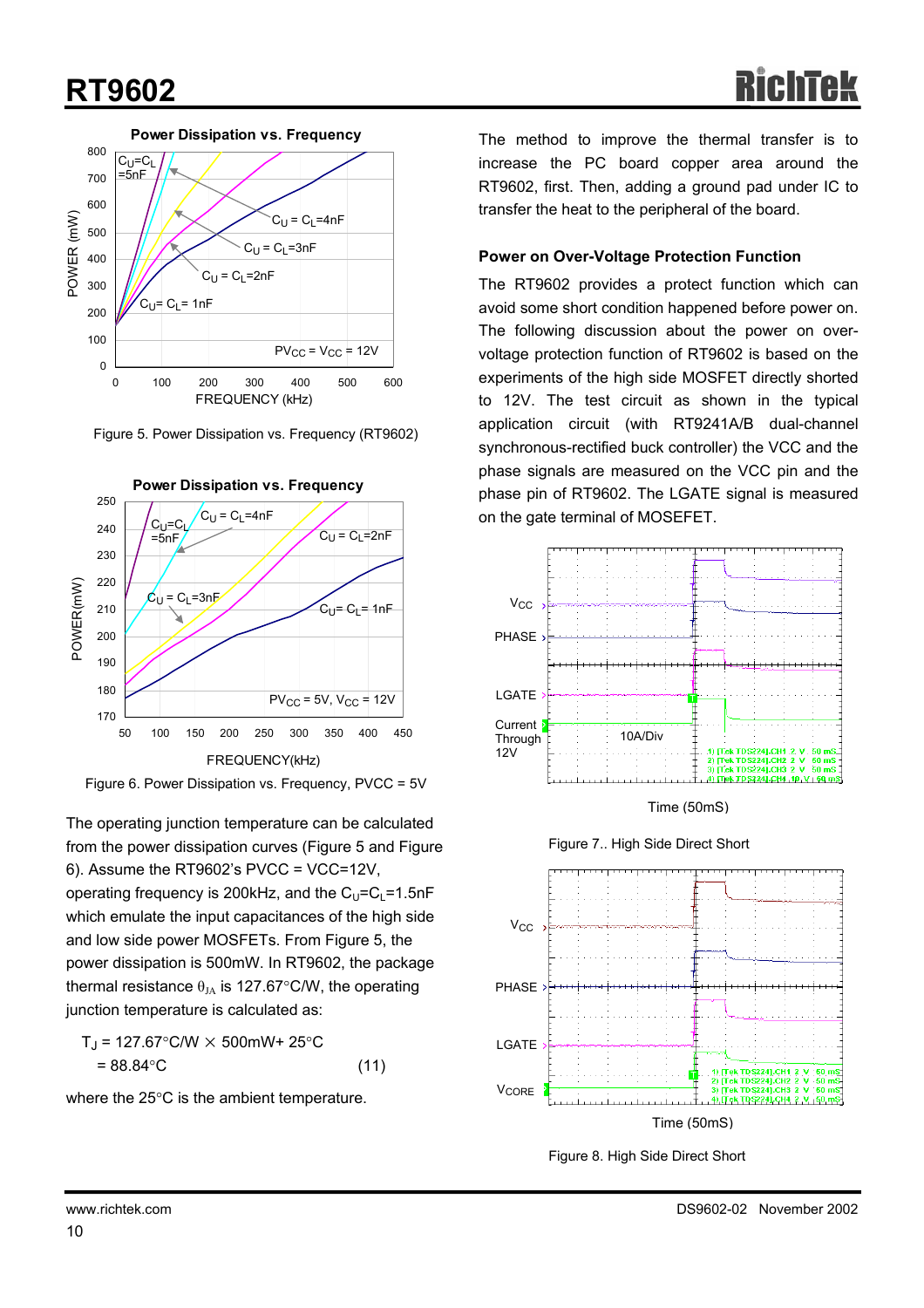# **RT9602**

![](_page_10_Figure_2.jpeg)

Figure 9. High Side Direct Short

Referring to Figure 7, when VCC exceeds 1.5V, RT9602 turns on the LGATE to clamp the Phase through the low side MOSFET. During the turn-on of the low side MOSFET, the current of ATX 12V is limited at 25A although the maximum current of ATX 12V listed on the case of ATX is 15A. After the ATX 12V shuts down, the VCC falls slowly. Please note that the trigger point of RT9602 is at 1.5V VCC, and the clamped value of phase is at about 2.4V. Next, reference to Figure 8, it is obvious that since the Phase voltage increases during the power-on, the  $V_{\text{CORE}}$ increases correspondingly, but is gradually decreased as LGATE and VCC decrease. In Figure 9, during the turn-on of the low side MOSFET, the VCC is much less than 12V, thus the RT9241A/B keeps the PWM signal at high impedance state.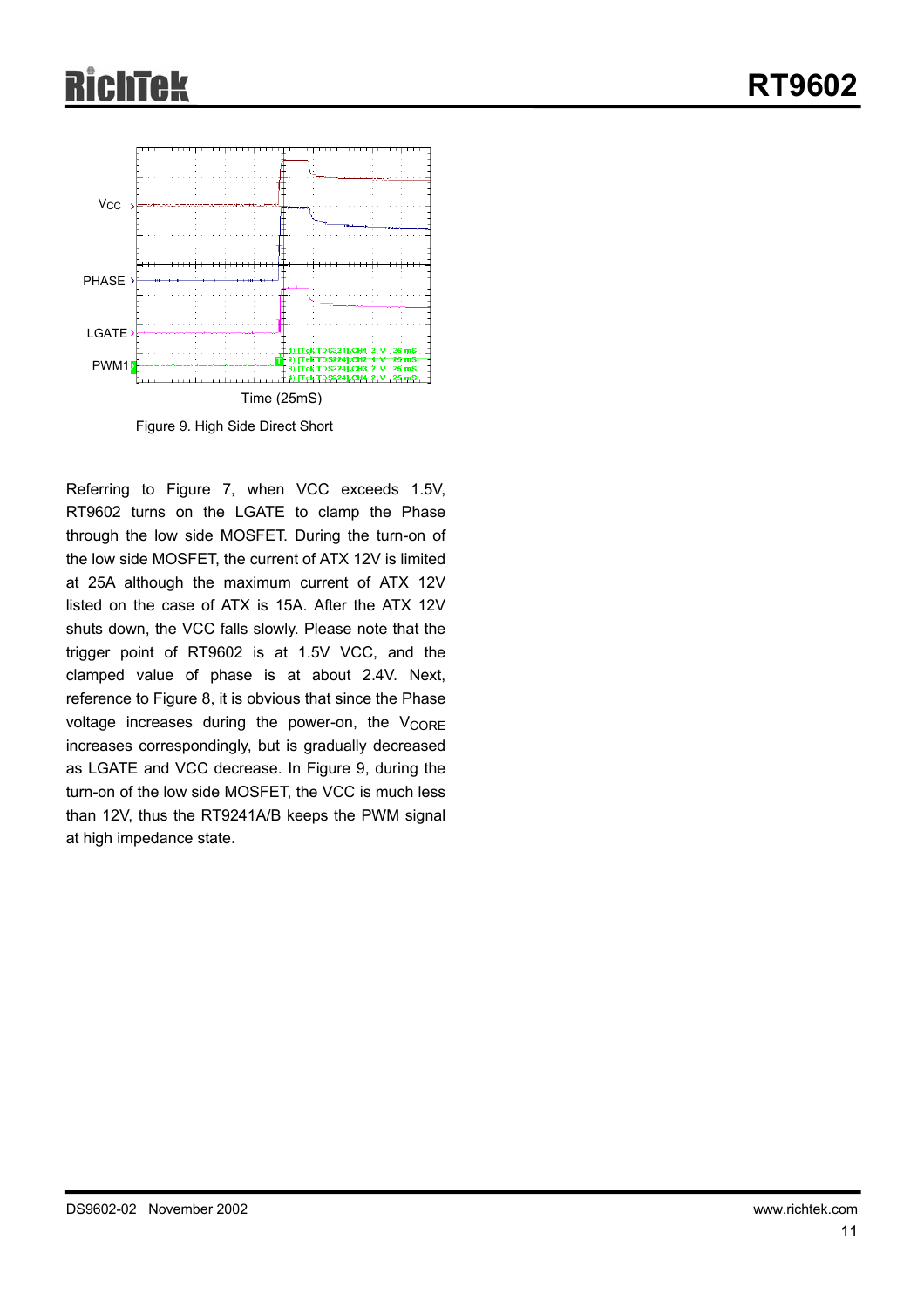M

 $H + \frac{1}{2}$ 

 $\overline{B}$ 

## **Package Information**

![](_page_11_Figure_3.jpeg)

|        | <b>Dimensions In Millimeters</b> |            | <b>Dimensions In Inches</b> |            |  |
|--------|----------------------------------|------------|-----------------------------|------------|--|
| Symbol | Min                              | <b>Max</b> | Min                         | <b>Max</b> |  |
| A      | 8.534                            | 8.738      | 0.336                       | 0.344      |  |
| B      | 3.810                            | 3.988      | 0.150                       | 0.157      |  |
| C      | 1.346                            | 1.753      | 0.053                       | 0.069      |  |
| D      | 0.330                            | 0.508      | 0.013                       | 0.020      |  |
| F      | 1.194                            | 1.346      | 0.047                       | 0.053      |  |
| H      | 0.178                            | 0.254      | 0.007                       | 0.010      |  |
|        | 0.102                            | 0.254      | 0.004                       | 0.010      |  |
| J      | 5.791                            | 6.198      | 0.228                       | 0.244      |  |
| М      | 0.406                            | 1.270      | 0.016                       | 0.050      |  |

**14–Lead SOP Plastic Package**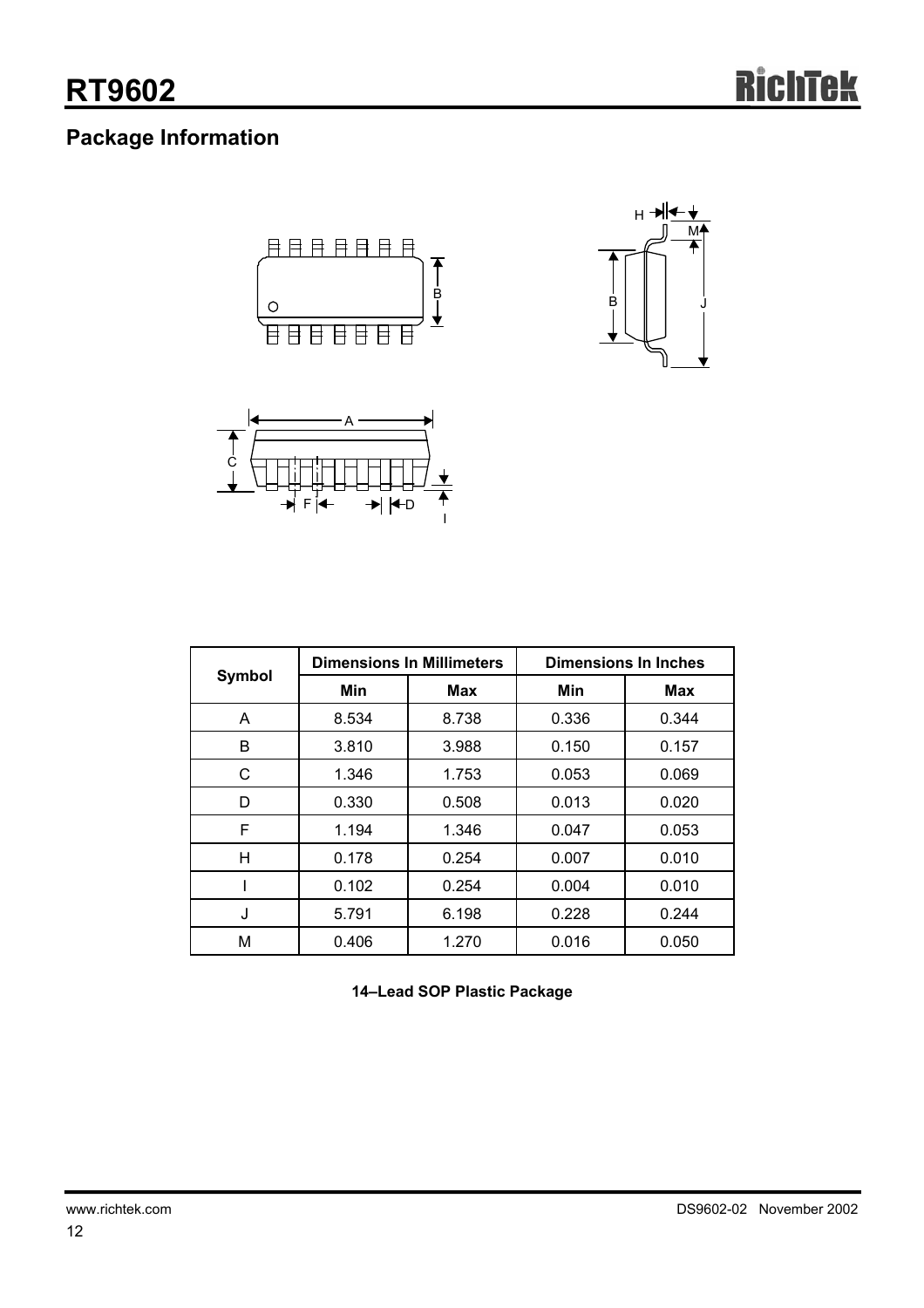## **RİCIITEK** RT9602